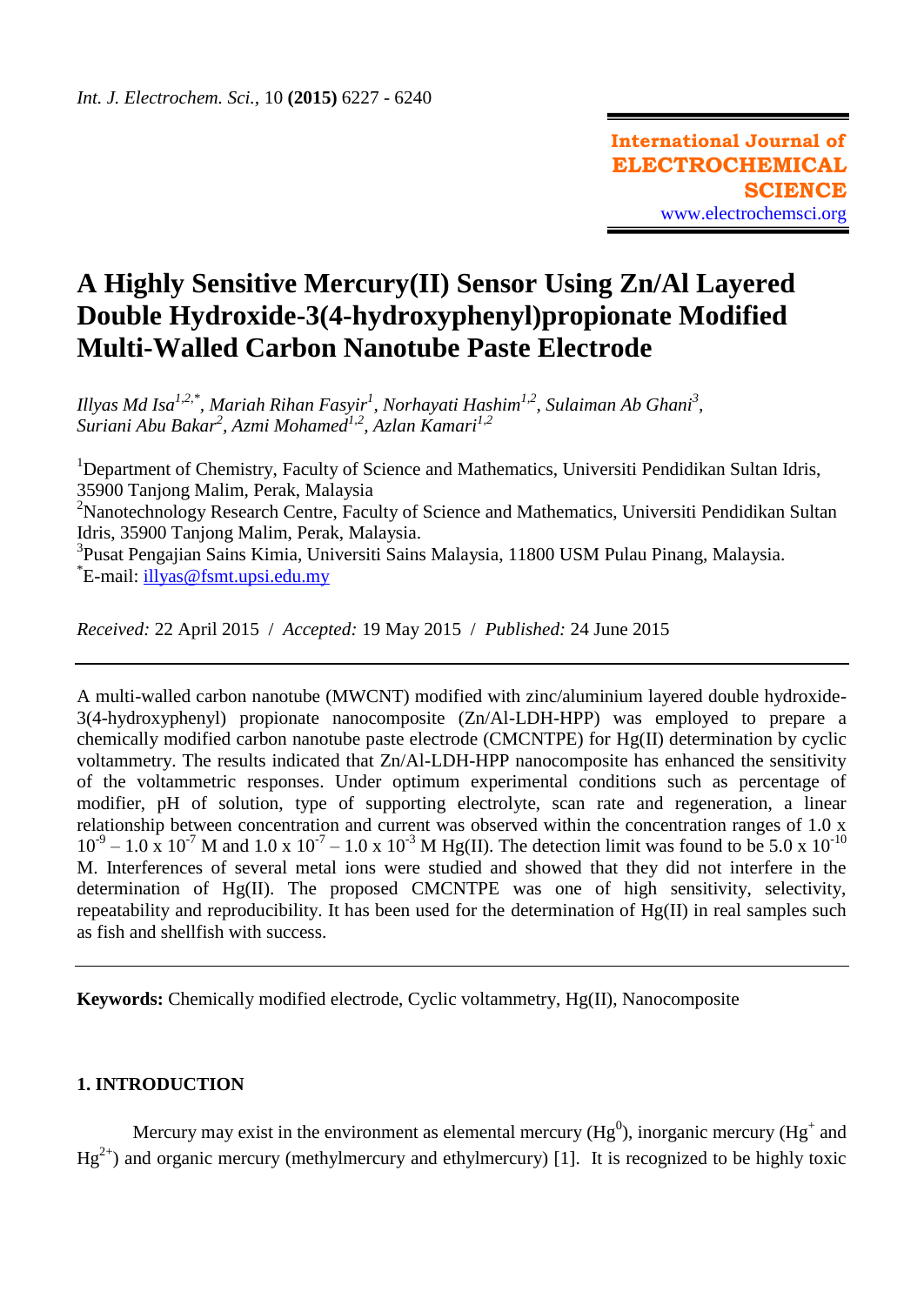even at low levels because of its reactivity, volatility and solubility in water and living tissues [2]. Mercury is known to accumulate in human body via the food chain [3]. This will, eventually, affect human health in terms of defects during birth, skin rash [4] brain and nerve damage [5] and mental disabilities [6].

Nowadays, the available analytical techniques for determination of low levels mercury are mostly complicated, too costly and time consuming [7]. Such techniques include inductively coupled plasma - mass spectrometry (ICP-MS) [8], cold vapor atomic absorption spectrometry [9,10], gas chromatography [11] and atomic fluorescence spectrometry [12]. Although the potentiometric sensors are useful for the determination of mercury in the environment, mostly cannot be used at below nanolevel [13-18]. It is then crucial that sensitive and user-friendly techniques for determination of mercury in the environmental samples are used. The electrochemical techniques appear to be the option as they have the necessary advantages e.g. high sensitivity, good selectivity and ease of operation over the techniques mentioned earlier [19-21].

In the last few years, nanomaterials have been widely used in the fabrication of electrochemical sensors [22]. In particular is the carbon nanotube (CNT) which can be used in place of graphite to prepare a CNT paste electrode. CNT paste electrode demonstrates low background current, easy preparation and rapid renewal of the surface as is the graphite paste [23]. CNT offer advantages due to its unique structure, high mechanical strength, high surface area, high electrical conductivity and electrocatalytic activity [24-26] in comparison with graphite that has lower conductivity than CNT. It has been reported [27] that once incorporated with a chemical modifier this chemically modified carbon nanotube paste electrode (CMCNTPE) has its sensitivity and selectivity further improved. Numerous CMCNTPE have already been successfully examined for the detection of several species of inorganic [28, 29] and organic [30, 31] compounds. Among the chemical modifier used is synthetic anionic clay of layered double hydroxide [32, 33] which has been exploited for its electrocatalytic property through ion-exchange process [34].

In the current work, a nanocomposite Zn/Al layered double hydroxide-3(4 hydroxyphenyl)propionate modified multi-walled carbon nanotube paste electrode has been used to determine of mercury(II) in real samples by cyclic voltammetry.

## **2. EXPERIMENTAL**

#### *2.1. Chemicals and reagents*

MWCNT (Timesnano) with purity more than 99.9%, were used without further purification. The Zn/Al-LDH-HPP nanocomposite was synthesized according to previous method [35]. Paraffin oil and sodium hydroxide were purchased from Sigma-Aldrich. All supporting electrolyte (potassium chloride, lithium chloride, sodium chloride and sodium acetate), acetic acid and nitric acid were supplied by Merck. Reagent grade mercury dichloride (Merck) and chloride salts of other cations (Merck and Sigma-Aldrich) were used as received.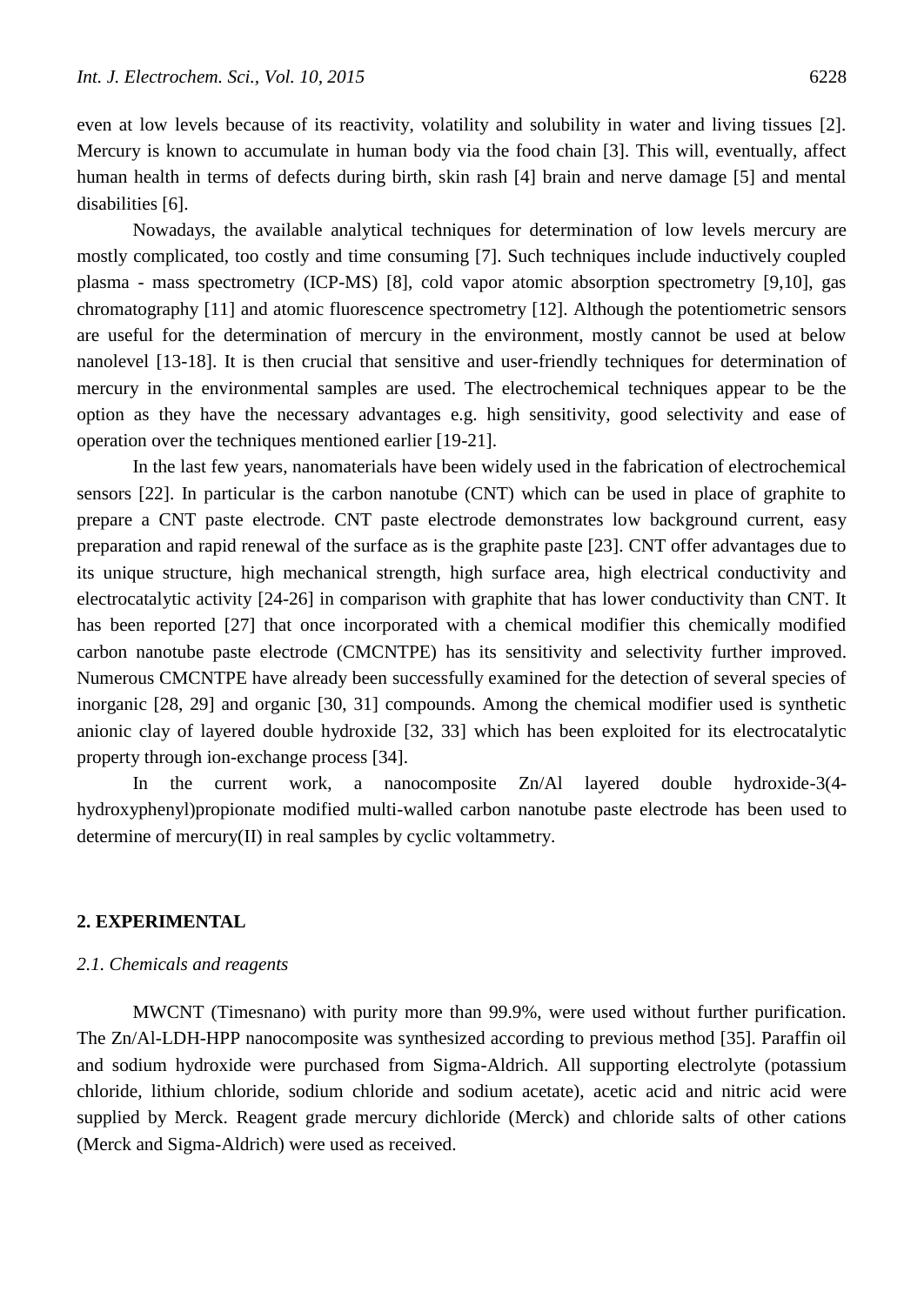#### *2.2. Apparatus*

Electrochemical data were obtained with a three-electrode system using a Gamry Potentiostat, Series-G750, USA. A saturated Ag/AgCl electrode, a platinum wire and carbon paste electrodes (unmodified and modified) were used as the reference, counter and working electrodes, respectively. All pH measurements were accomplished with a digital pH-meter, Orion model 720A, equipped with a glass electrode (916500). A mercury analysis system FIMS 100 of Perkin Elmer was used to analyse mercury(II) in real samples.

#### *2.3. Preparation of the electrodes*

The unmodified CNT paste electrode was prepared by mixing MWCNT and paraffin oil at weight ratio of 75:25 until a uniform paste. Nanocomposites LDH-HPP (modifier) in % weight ratios (w/w) of 2.5, 5.0, 7.5, and 10.0 were added to the pastes and mixed to produce the final CMCNTPE. Both unmodified and modified CNT paste electrodes were finally packed into Teflon tubes (i.d. 2.8 mm) with one end inserted with copper wires as the external electric contacts and the other end as electrode surface. The electrode surface was polished with filter paper prior to experiment.

## *2.4. Voltammetric detection of Hg(II)*

For all measurements the three electrodes were immersed in a 50 mL Hg(II) solution and 0.5 M potassium chloride at room temperature  $(25^{\circ}C)$ , and with stirring using a magnetic stirrer. The solutions were degassed for 15 minutes before every measurement by bubbling with nitrogen gas. The pH of the solutions was adjusted at 5.0 by acetic acid and sodium hydroxide. Unless otherwise stated the voltammetric response of the paste electrodes were measured at applied potential of -0.6 to +0.6 V and scan rate of  $100 \text{ mV s}^{-1}$ .

#### *2.5. Preparation of real samples*

Marine animal samples including fish and shellfish purchased from local market in Tanjung Malim, Malaysia. For digestion of marine animal samples, 500 mg of dried sample was placed in a 50 mL beaker and 15 mL of HNO<sub>3</sub> (65%) was added. The digestion was done at 110 °C about 3 hours on the hotplate. After the beaker was sufficiently cool, the liquid sample was filtered by filter paper (Whatman No. 1) and the filtration was collected into a 100 mL volumetric flask. Supporting electrolyte was added into the volumetric flask and appropriate amounts of NaOH were added to adjust the pH. The solution was then diluted to the mark with deionized water.

For the recovery study, the waste water samples were spiked with 1.0 x  $10^{-8}$  M Hg(II). The mean of the recovery was calculated as a percentage of the total mercury concentration founded and the mercury concentration added to the samples. The recovery study was performed by cyclic voltammetric measurement under optimum experimental conditions.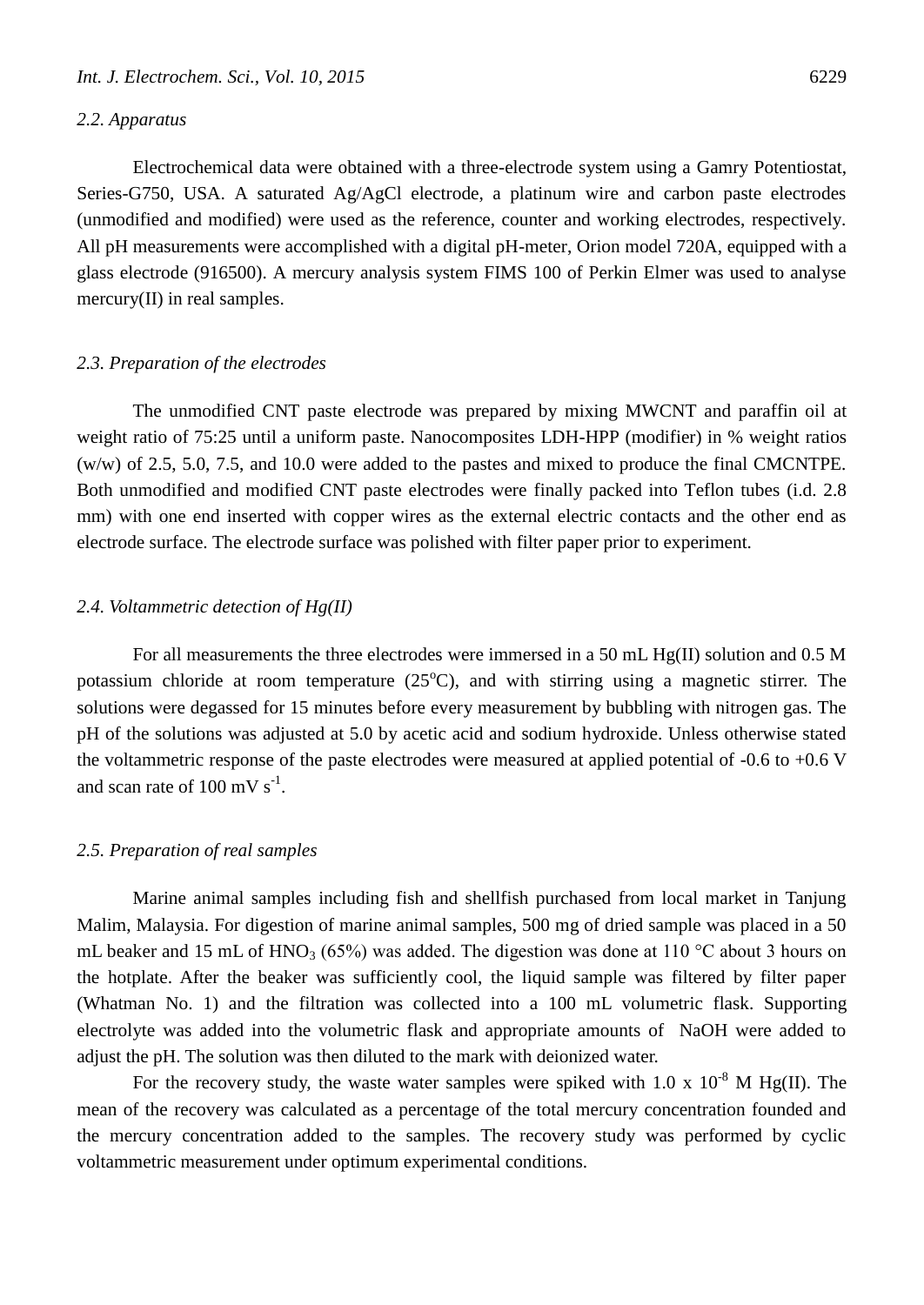## **3. RESULTS AND DISCUSSION**

# *3.1. Voltammetric behavior of Hg(II) at Zn/Al-LDH-HPP modified CNT paste electrode*

Cyclic voltammograms (CV) of 2.0 x  $10^{-4}$  M Hg(II) in potassium chloride (pH 5.0) on the unmodified (Figure 1a) and CMCNTPE (Figure 1b) show that the electrode process only occur at the CMCNTPE as the unmodified CNT paste electrode only shows background currents. This indicates the presence of the Zn/Al-LDH-HPP nanocomposite in the paste is vital for the response obtained. The anodic peak current (Ipa) observed at anodic peak potential (Epa) of 93.9 mV corresponds to the oxidation of Hg to Hg(II). The cathodic peak current (Ipc) observed at cathodic peak potential (Epc) of -37.9 mV corresponds to the reduction of Hg(II) to Hg. The peak separation ( $\Delta$ Ep) of 131.80 mV involving two electrons suggests that the electrode process is one of quasi-reversible. The redox process takes place only after the accumulation of Hg(II) at the surface of CMCNTPE via complexation with Zn/Al-LDH-HPP nanocomposite [36]. The overall mechanism that gives rise to the voltammetric response is then suggested [37];

$$
(\text{Hg}^{2+})aq + (\text{Zn}/\text{Al-LDH-HPP})\text{surf.} \longrightarrow (\text{Hg}^{2+} - \text{Zn}/\text{Al-LDH-HPP})\text{surf.} \tag{1}
$$

$$
(\text{Hg}^{2+} - \text{Zn/Al-LDH-HPP})\text{surf.} + 2e^- \longrightarrow (\text{Hg}^{0-} \text{Zn/Al-LDH-HPP})\text{surf.}
$$
 (2)

$$
(\text{Hg}^0 - \text{Zn}/\text{Al-LDH-HPP})\text{surf.} \longrightarrow (\text{Hg}^{2+})\text{aq} + 2\text{e}^{\cdot} + \text{Zn}/\text{Al-LDH-HPP})\text{surf.} \tag{3}
$$

The SEM image of the CMCNTPE shows the incorporation of Zn/Al-LDH-HPP nanocomposites in the MWCNT (Figure 2).



Figure 1. CV of (a) unmodified CNT paste and (b) Zn/Al LDH-HPP modified carbon nanotube paste towards  $2.0 \times 10^{-4}$  M Hg(II) in 0.5 M KCl buffered at pH 5.0 and scan rate 100 mV s<sup>-1</sup>.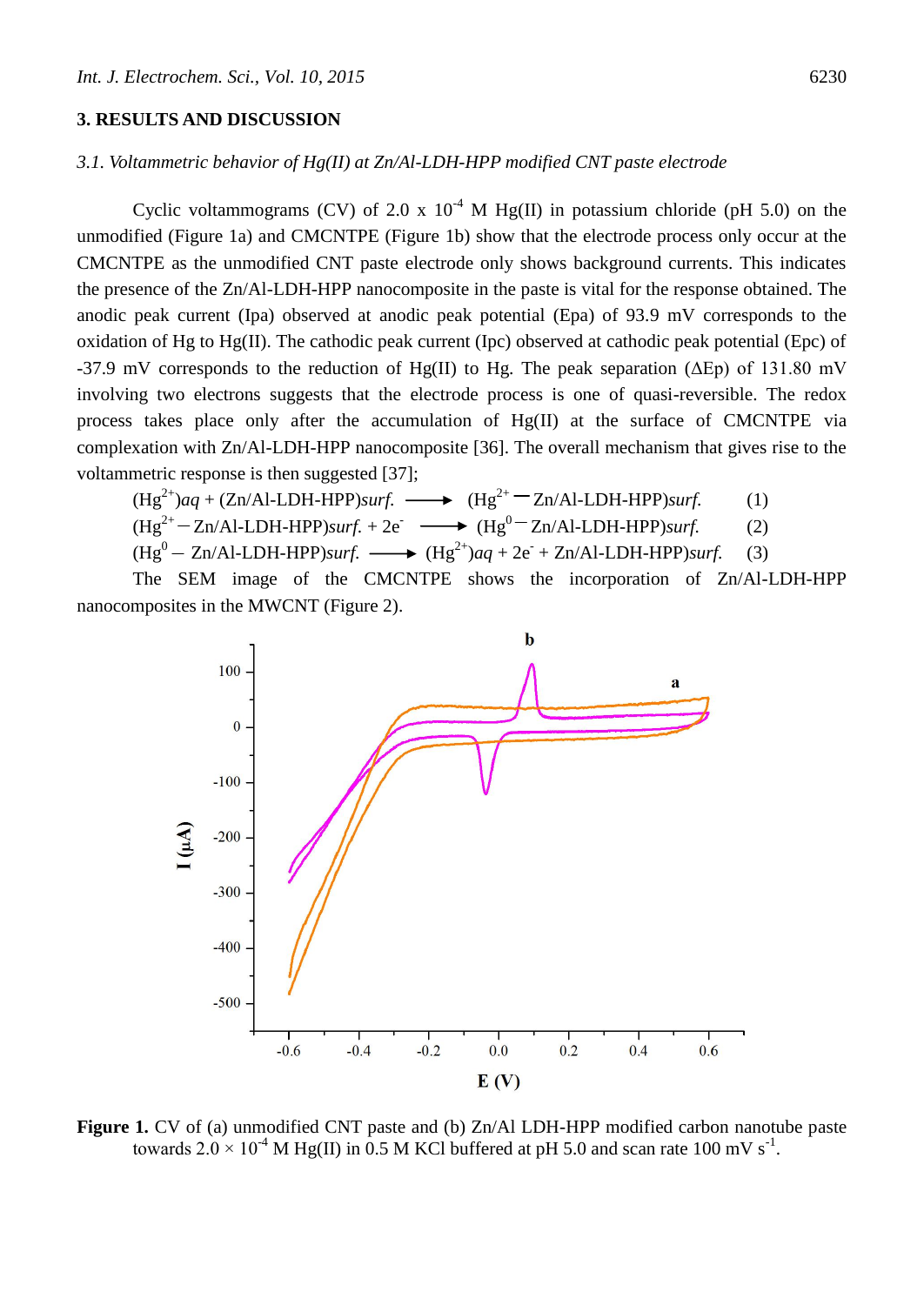

**Figure 2.** SEM image of Zn/Al LDH-HPP modified carbon nanotube paste electrode.

#### *3.2. The effect of modifier*

The nature and amount of the nanomaterial added in the CMCNTPE have been reported [21] to be significantly influence the sensitivity and selectivity of determination of mercury. Therefore, different compositions of Zn/Al-LDH-HPP nanocomposites in the preparation of CMCNTPE were investigated and the results are shown in Figure 3. It shows that maximum Ipa is obtained at 2.5% w/w Zn/Al-LDH-HPP. However, the continuous increase in the amount of modifier leads to a decrease in the Ipa which presumably due to the decrease in the CNT content of the paste, and as a result the conductivity of the electrode decreases [38].



**Figure 3.** Effect of the amount of Zn/Al LDH-HPP nanocomposite in the CMCNTPE on the anodic peak currents obtained by cyclic voltammetry for  $2.0 \times 10^{-4}$  M Hg(II) in 0.5 M KCl buffered at pH 5.0 and scan rate  $100 \text{ mV s}^{-1}$ .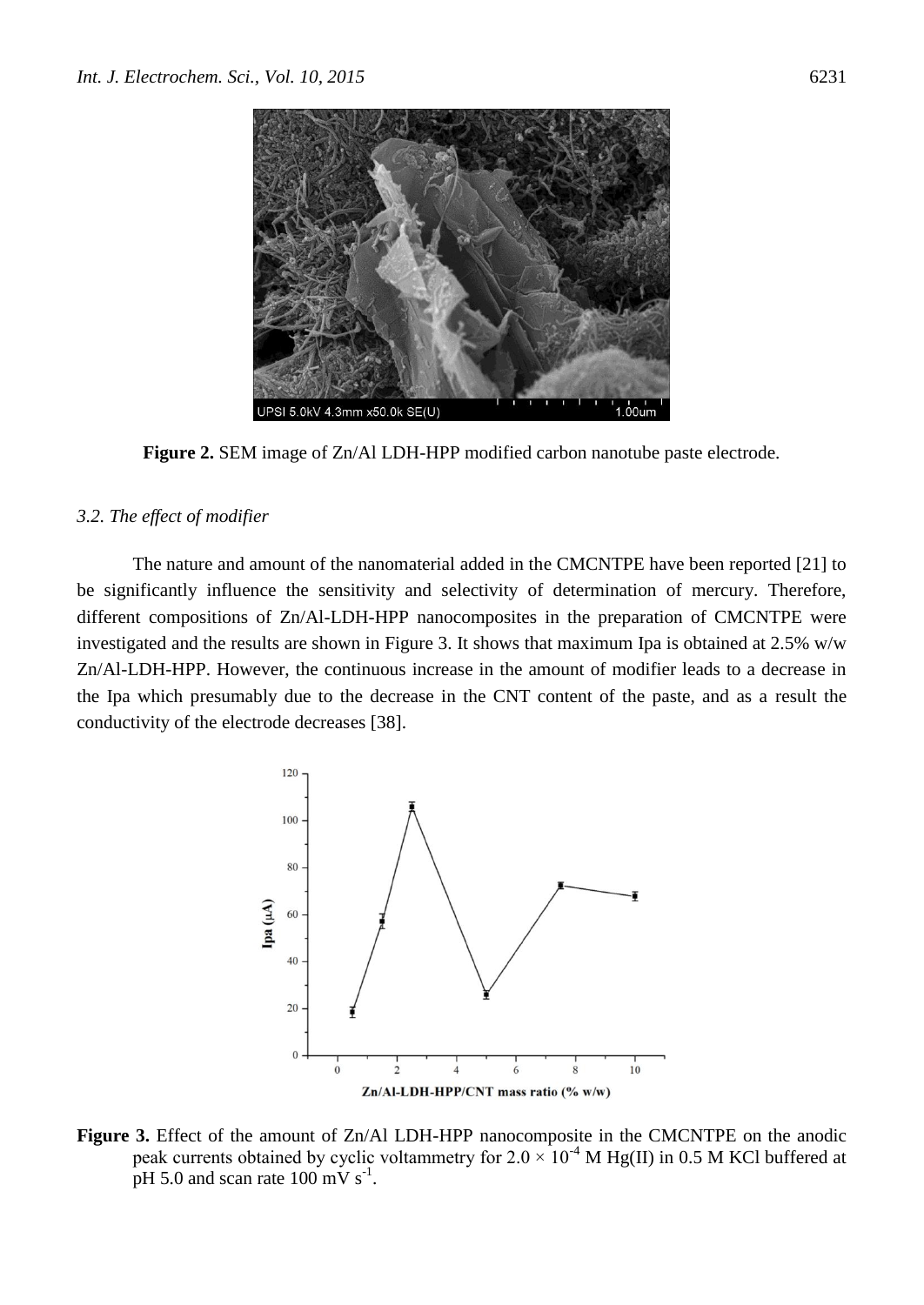#### *3.3. The effect of solution pH*

The effect of solution pH was studied in the pH range of  $2.0 - 8.0$ . As shown in Figure 4, the maximum Ipa is obtained at pH 5.0. The decrease in Ipa at pH  $< 5.0$  is due to interference of H<sup>+</sup> competing with Hg(II) in the complexation with Zn/Al-LDH-HPP. Meanwhile, the decrease in Ipa at  $pH > 5.0$  is due to the hydrolysis of cation, so will diminish the soluble  $Hg(II)$  in the solution [39]. It was found that solution pH strongly affect the voltammetric response. Therefore, pH 5.0 was used as optimum pH.



**Figure 4.** Effect of pH on the anodic peak currents obtained by cyclic voltammetry for  $2.0 \times 10^{-4}$  M  $Hg(II)$  in 0.5 M KCl and scan rate 100 mV s<sup>-1</sup> at CMCNTPE.

## *3.4. Type of supporting electrolyte*

Different supporting electrolytes will have different properties that will affect the voltammetric measurement. The effect of different supporting electrolyte, such as KCl, NaCl, LiCl and CH<sub>3</sub>COONa, on the voltammetric behaviour of the CMCNTPE was investigated. There are distinct differences in Epa of supporting electrolytes used but much less on the Epc i.e. at - 40 mV (Figure 5). The best ΔEp at 120 mV is observed when 0.5 M KCl is being used as supporting electrolyte, due to the most quasireversible response. The highest Ipa was also obtained in 0.5 M KCl. Types of anion available affect the redox process. The acetate in  $0.5 M CH<sub>3</sub>COONa$  appears to cause an irreversible electrode process. Furthermore, the presence of a number of Cl ions enhances sensitivity for detection of Hg(II) [40]. Therefore, KCl was chosen as supporting electrolyte.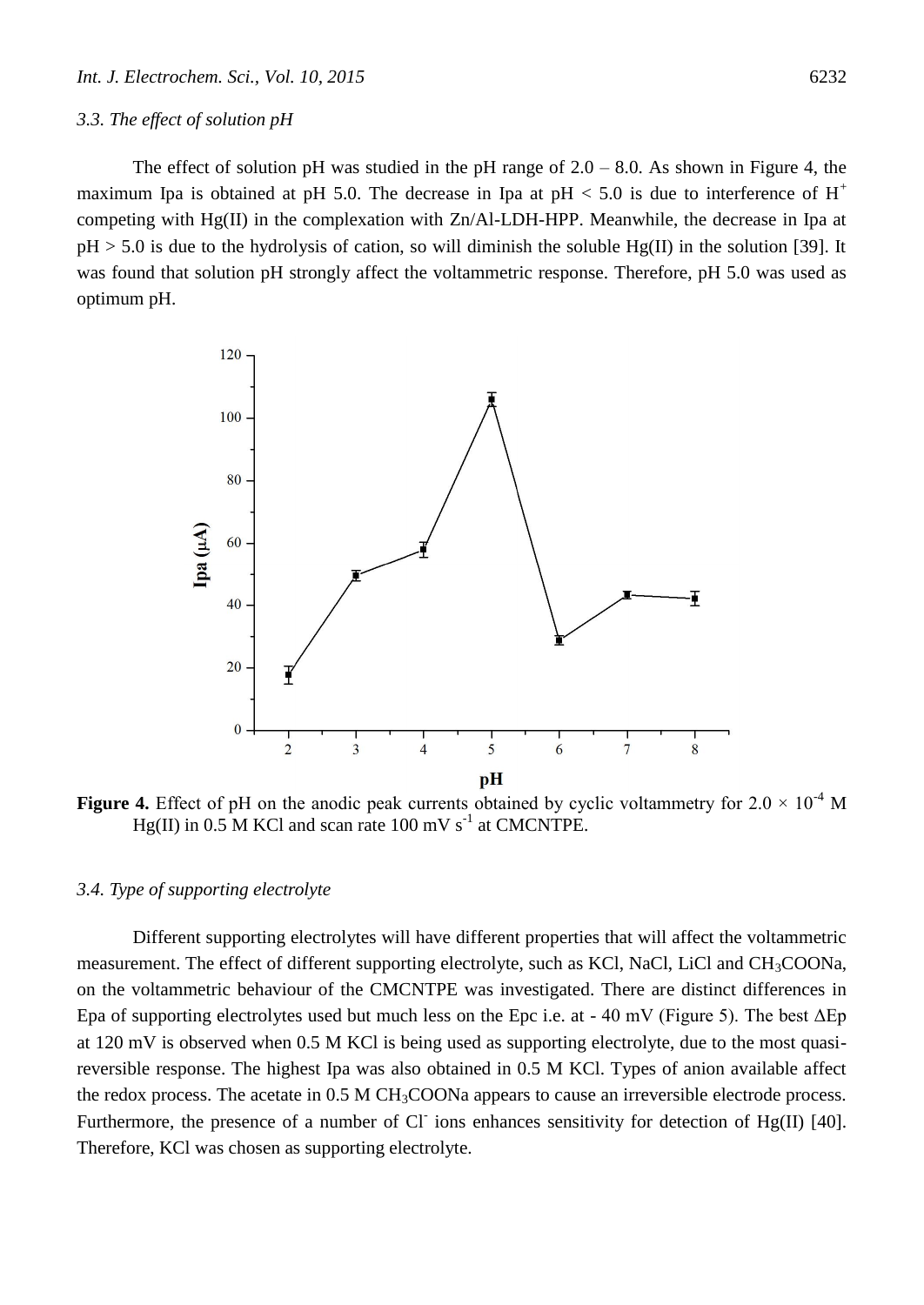

**Figure 5.** CV of 2.0  $\times$  10<sup>-4</sup> M Hg(II) in (a) 0.5 M KCl, (b) 0.5 M LiCl, (c) 0.5 M NaCl and (d) 0.5 M  $CH<sub>3</sub>COONa$  at pH 5.0 and scan rate 100 mV s<sup>-1</sup> at CMCNTPE.

## *3.5. The effect of scan rate*

Figure 6 shows that the Ipa increases linearly with *v*, confirming that the electrode process is quasi-reversible (see Section 3.1) and with an adsorption-controlled process. Plot of Ipa *vs*. *v* has the regression equation of Ipa =  $1.2544v - 6.167$  with correlation coefficient ( $\mathbb{R}^2$ ) 0.9972. As the Ipa is proportional to scan rate, hence, an adsorption-controlled process is anticipated [41]. Although the peak current increased with the increase of scan rate, separation of anodic and cathodic peak leads to quasi-reversible process. Hence, the scan rate of 100 mV  $s^{-1}$  was used for this study.



**Figure 6.** Effect of scan rates on the anodic peak currents obtained by cyclic voltammetry of  $2.0 \times 10^{-4}$ M Hg(II) at CMCNTPE in 0.5 M KCl buffered at pH 5.0.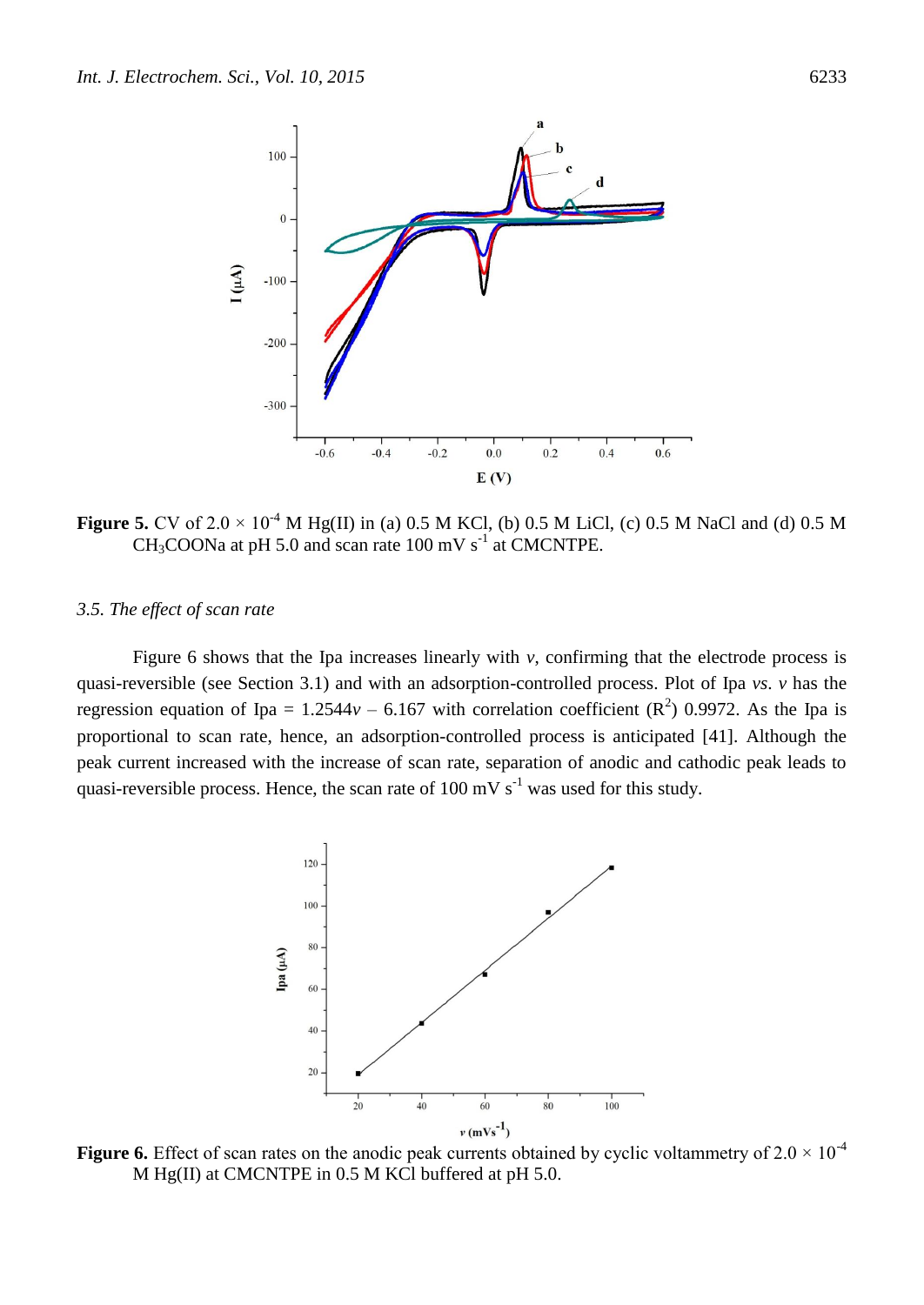## *3.6. The effect of regeneration of the CMCNTPE*

The regeneration of the electrode surface was carried out using either several cleaning solutions *viz.* HCl,  $HNO<sub>3</sub>$ , NaNO<sub>3</sub>, NH<sub>4</sub>Cl, H<sub>2</sub>O and mechanical polishing. The electrode surface was cleaned every time after used. Table 1 indicates that mechanical polishing was superior in cleaning the adsorbed material as the decrease in Ipa was much less. Under normal conditions, the electrode can be used for about 10 weeks. Regeneration using cleaning solution was not completely clean the surface electrode and give rise to memory effects, causing the decrease in Ipa [42].

| Regeneration condition    | Ipa/ $\mu$ A        | Ipa loss $(\%)^a$  |       |
|---------------------------|---------------------|--------------------|-------|
|                           | Before regeneration | After regeneration |       |
| $NH_4Cl (0.1 M)$          | 139.7               | 115.3              | 17.47 |
| HC1(0.1 M)                | 138.3               | 103.0              | 25.52 |
| HNO <sub>3</sub> (0.1 M)  | 133.2               | 84.1               | 36.86 |
| NaNO <sub>3</sub> (0.1 M) | 138.7               | 130.3              | 6.06  |
| $H_2O$                    | 138.0               | 134.7              | 2.39  |
| Mechanical polishing      | 137.7               | 136.6              | 0.80  |

**Table 1.** The regeneration condition of CMCNTPE.

<sup>a</sup> Ipa loss (
$$
\%
$$
) =  $\frac{Ipa(before) - Ipa(after)}{Ipa(before)} \times 100$ 

#### *3.7. Chronocoulometry studies*

A double step chronocoulometry to the 2.0 x  $10^{-4}$  M Hg(II) and 0.5 M KCl (pH 5.0) was studied with initial potential steps ranging from -1.1 to +1.1 V. According to Anson's equation [43]:

 $Q = 2nFAcD^{1/2}\pi^{1/2} + Q_{d1} + Q_{ads}$  (4)

where n is the number of electron transferred,  $F(C \text{ mol}^{-1})$  is the Faraday constant, A  $(\text{cm}^2)$  is the area of the electrode, c (mol cm<sup>-3</sup>) is the concentration of Hg(II), D (cm<sup>2</sup> s<sup>-1</sup>) is the diffusion coefficient,  $Q_{d}$  (C) is the double layer charge and  $Q_{ads}$  (C) is the adsorption charge, other symbols have their usual significances. D and Q<sub>ads</sub> of CMCNTPE can be determined based on Equation 4. In our work, the plots of charge (point-by-point background subtraction) against the square root of time  $(t^{1/2})$ show straight lines (Figure 7). From the plot of Q versus  $t^{1/2}$ , the values of D and Q<sub>ads</sub> can be estimated ( $Q<sub>dl</sub>$  is assumed not changed) from the slope and intercept, respectively. As n = 2, c = 2.0 x 10<sup>-7</sup> mol cm<sup>-3</sup> and A = 0.0616 cm<sup>2</sup> determined above, it was calculated that D = 8.185 cm<sup>2</sup> s<sup>-1</sup> and Q<sub>ads</sub> = 5.1758 x 10<sup>-3</sup> C. According to the equation:  $Q_{ads} = nFA\Gamma$ , the surface coverage (**Γ**) for CMCNTPE can be obtained as 4.3535 x  $10^{-7}$  mol cm<sup>-2</sup>, which has larger than the previous reported value of 4.93 x  $10^{-11}$ mol cm<sup>-2</sup> [41]. This indicates that CMCNTPE has a rather high sensitivity towards Hg(II).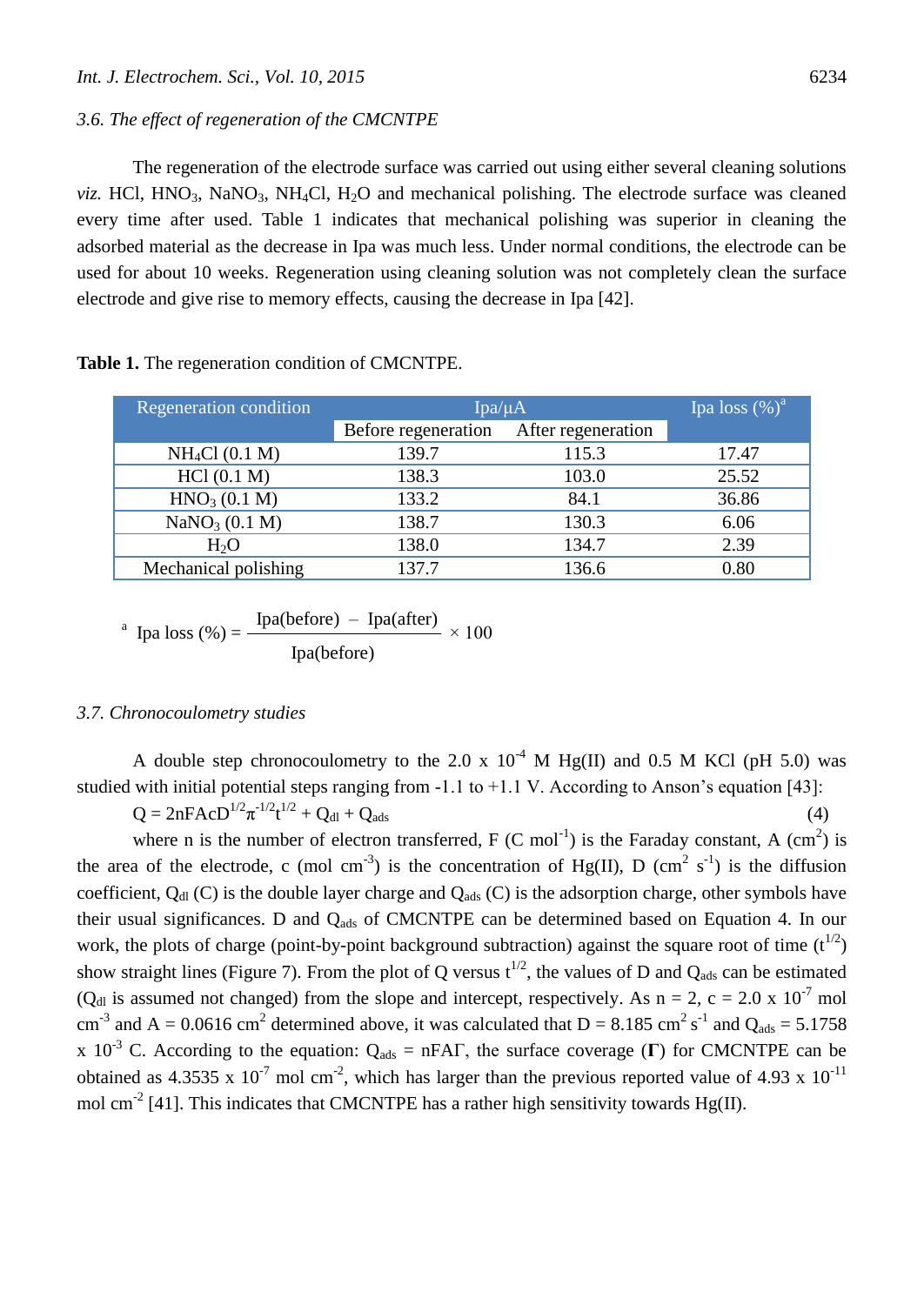

**Figure 7.** Double step chronocoulograms of  $2.0 \times 10^{-4}$  M Hg(II) at CMCNTPE in 0.5 M KCl (pH 5.0) at scanning potential of  $-1.1$  to  $+1.1$  V.

#### *3.8. Interference studies*

The selectivity of CMCNTPE was investigated by determining 2.0 x  $10^{-4}$  M Hg(II) in the presence of various interfering metal ions in 0.5 M KCl at pH 5.0. Figure 8 indicates that 25-folds of Ni(II), Ba(II), Ca(II), Cd(II), Mn(II), Sr(II), Co(II) and Mg(II) did not interfere on the determination of Hg(II). So CMCNTPE can be determined selectively with the proposed method when these interferences are coexisted.



determination of 2.0  $\times$  10<sup>-4</sup> M Hg(II) at CMCNTPE in 0.5 M KCl, pH 5.0 and scan rate 100  $mV s^{-1}$ .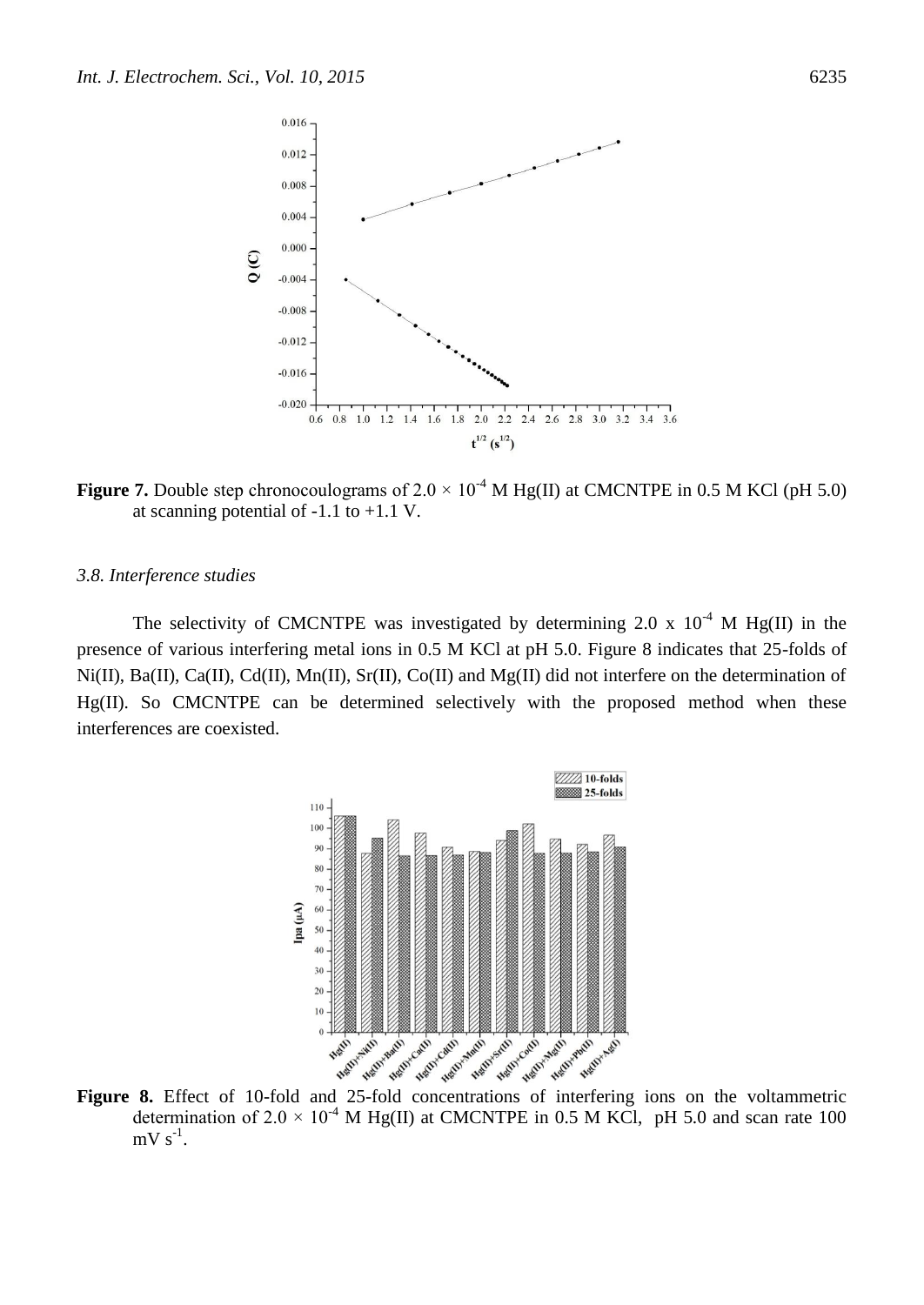#### *3.9. Analytical parameters*

Figure 9 is the calibration plot of Hg(II) solutions at the CMCNTPE at optimum conditions. It shows a linear relationship between current and concentration in the ranges of 1.0 x  $10^{-9} - 1.0 \times 10^{-7}$  M Hg(II) and 1.0 x  $10^{-7}$  – 1.0 x  $10^{-3}$  M Hg(II) with correlation coefficients of 0.9926 and 0.9963, respectively.



**Figure 9.** (A) Plot (1) of Ipa *vs.* – log [Hg(II)]; (B) CV (1) of (a)  $1.0 \times 10^{-9}$  M, (b)  $1.0 \times 10^{-8}$  M, (c)  $1.0$  $\times$  10<sup>-7</sup> M Hg(II) in 0.5 M KCl (pH 5.0), scan rate 100 mV s<sup>-1</sup> at CMCNTPE; (C) Plot (2) of Ipa *vs.*  $-$  log [Hg(II)]; (D) CV (2) of (c)  $1.0 \times 10^{-7}$  M, (d)  $1.0 \times 10^{-6}$  M, (e)  $1.0 \times 10^{-5}$ , (f)  $1.0 \times 10^{-4}$ M, (g)  $1.0 \times 10^{-3}$  M Hg(II) in 0.5 M KCl (pH 5.0), scan rate 100 mV s<sup>-1</sup> at CMCNTPE.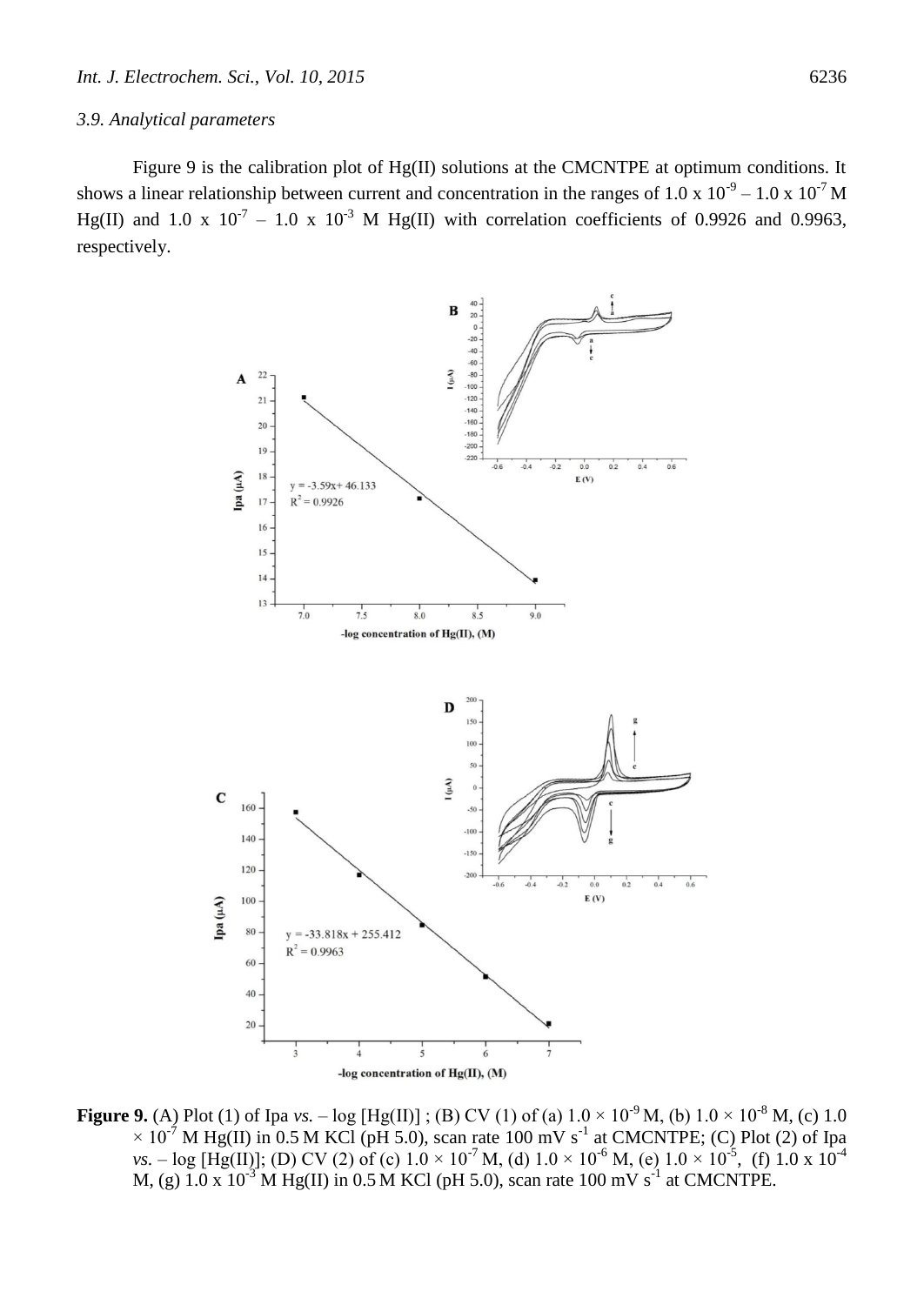It was not show a linear relationship after the concentration of 1.0 x  $10^{-9}$  M Hg(II). The limit of detection (LOD) obtained is 5.0 x 10<sup>-10</sup> M Hg(II). Table 2 is the comparison of some of the parameters of the CMCNTPE with some of other relevant electrodes. It can be seen from Table 2 that the LOD of the proposed method is comparable or better than other electrodes in the previous studies.

|  | Table 2. Comparison of some of the parameters between the different paste electrodes in the |  |  |  |  |  |  |
|--|---------------------------------------------------------------------------------------------|--|--|--|--|--|--|
|  | determination of $Hg(II)$ .                                                                 |  |  |  |  |  |  |

| Modifier                                                        | Electrode                 | Method             | Concentration range<br>(M)                                                            | Limit of<br>detection<br>(M) | Ref.         |
|-----------------------------------------------------------------|---------------------------|--------------------|---------------------------------------------------------------------------------------|------------------------------|--------------|
| Nitro benzoyl<br>diphenylmethylen-<br>phosphorane<br>$(N-BDMP)$ | $M$ C $PEa$               | $SWASV^b$          | $4.98 \times 10^{-8} - 9.97 \times 10^{-6}$                                           | $4.09 \times 10^{-8}$        | [4]          |
| Crosslinked<br>chitosan                                         | <b>MCNTPE<sup>c</sup></b> | LSASV <sup>d</sup> | $6.7 \times 10^{-9} - 8.3 \times 10^{-8}$                                             | 2.4 x $\overline{10^{-9}}$   | [21]         |
| Hybrid<br>mesostructured<br>silica nanoparticles                | <b>MCPE</b>               | <b>SWASV</b>       | $2.5 \times 10^{-8} - 1.0 \times 10^{-6}$                                             | $2.3 \times 10^{-8}$         | $[44]$       |
| MWCNT and<br>Schiff base                                        | <b>MCPE</b>               | <b>SWASV</b>       | $2.0 \times 10^{-9} - 7.0 \times 10^{-7}$                                             | $9.0 \times 10^{-10}$        | [45]         |
| Nano-silica and<br>Schiff base                                  | <b>MCPE</b>               | <b>SWASV</b>       | $2.49 \times 10^{-9} - 4.98 \times 10^{-6}$                                           | $2.49 \times 10^{-10}$       | $[38]$       |
| $Zn/Al-LDH-HPP$                                                 | <b>CMCNTPE</b>            | CV <sup>e</sup>    | $1.0 \times 10^{-9} - 1.0 \times 10^{7}$<br>$1.0 \times 10^{-7} - 1.0 \times 10^{-3}$ | $5.0 \times 10^{-10}$        | This<br>work |

<sup>a</sup>Modified carbon paste electrode.

<sup>b</sup>Square wave anodic stripping voltammetry

<sup>c</sup>Modified CNT paste electrode

<sup>d</sup>Linear sweep anodic stripping voltammetry

<sup>e</sup>Cyclic voltammetry

The repeatability of the response of the electrode was evaluated by performing five determinations in 2.0 x 10<sup>-4</sup> M of Hg(II). The relative standard deviation (RSD) obtained for Ipa was 1.71 %. The reproducibility of the electrode was studied using four electrodes prepared in the same manner and they were then investigated for their responses in 2.0 x  $10^{-4}$  M of Hg(II). The RSD of the responses between electrodes was 1.36 %. These RSD values indicate small relative errors in the measurements and the worthiness in the fabrication of the CMCNTPE developed.

## *3.10. Application on real samples*

The Hg(II) in waste water samples was determined by standard addition method (Table 3). The recoveries in the range of 98.30 – 99.57 % indicate that the sensor is reliable for the determination of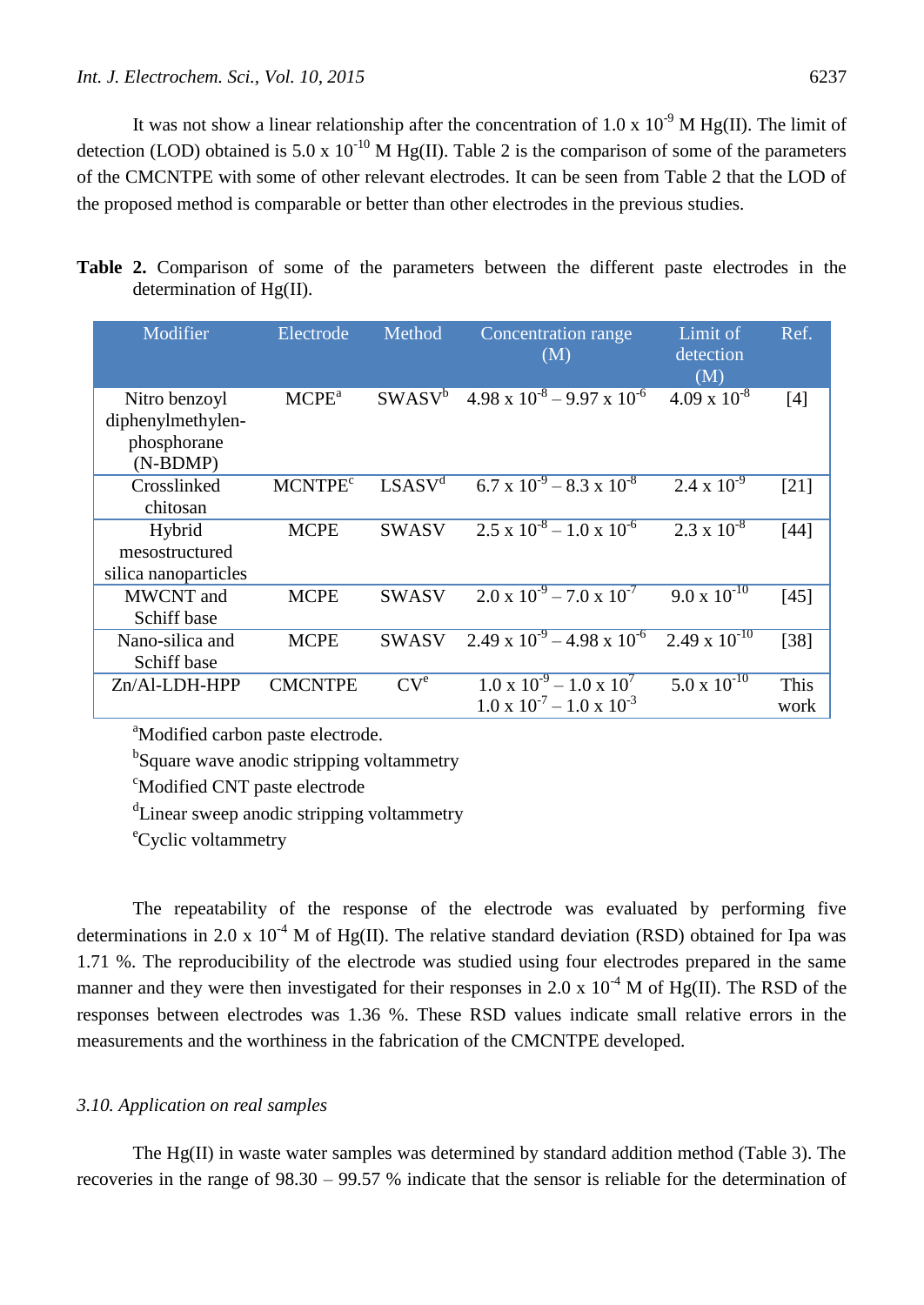trace amount of  $Hg(II)$  in waste water samples. The fabricated sensor was also assessed for  $Hg(II)$ content in fish and shellfish, result of which is compared with standard method (Table 4). There is no significant difference between results obtained by the two methods indicating the fabricated sensor is also suitable for the determination of trace amounts Hg(II) in marine animal samples.

| <b>Sample</b> | Measured (nM) | Added (nM) | Found (nM) | Recovery $(\% )$ |
|---------------|---------------|------------|------------|------------------|
| Waste water 1 | 8.80          | 10.0       | 18.63      | 98.07            |
| Waste water 2 | 1.41          | 10.0       | 21.32      | 99.21            |
| Waste water 3 | 8.12          | 10.0       | 17.81      | 96.18            |

**Table 3.** Recovery of Hg(II) in waste water samples  $(n = 3)$ .

**Table 4.** Validation of results by the proposed method to the standard method on the determination of  $Hg(II)$  in marine animal samples (n = 3).

| Sample           | <b>Proposed Method</b>         | <b>Mercury Analyzer</b>        |
|------------------|--------------------------------|--------------------------------|
| Fish 1           | $4.235 \pm 0.077 \text{ µg/g}$ | $4.274 \pm 0.078$ µg/g         |
| Fish 2           | $5.491 \pm 0.025 \text{ µg/g}$ | $5.599 \pm 0.041 \text{ µg/g}$ |
| <b>Shellfish</b> | $3.908 \pm 0.053 \text{ µg/g}$ | $3.982 \pm 0.083 \text{ µg/g}$ |

# **4. CONCLUSION**

The developed CMCNTPE is useful for determination of Hg(II) at trace levels. It showed high selectivity for mercury in the presence of common potential metal ions, except Zn(II). The developed sensor is simple to prepare, sensitive, accurate and reliable which make it a strong choice as the alternative method for the determination of Hg(II) in real samples.

#### ACKNOWLEDGEMENT

The authors wish to thank Ministry of Education Malaysia and Universiti Pendidikan Sultan Idris for financial support of this project (RACE Grant no.: 2012-0149-102-62, FRGS Grant no.: 2013-0056- 101-02 and ERGS Grant no.: 2013-0082-102-22).

# **References**

- 1. V.A. Lemos and L.O. dos Santos, *Food Chem.,* 149 (2014) 203.
- 2. J.G. Wiener, D.P. Krabbenhoft, G.H. Heinz and A.M. Scheuhammer, *Handbook of Ecotoxicology*, CRC Press LLC, Boca Raton (2003).
- 3. N. Pourreza and K. Ghanemi, *J. Hazard. Mater.*, 161 (2009) 982.
- 4. A. Afkhami, T. Madrakian, S.J. Sabounchei, M. Rezaei, S. Samiee and M. Pourshahbaz, *Sens. Actuators B*, 161 (2012) 542.
- 5. X.Y. Zhang, Q.C. Wang, S.Q. Zhang, X.J. Sun and Z.S. Zhang, *J. Hazard. Mater.*, 168 (2009) 1575.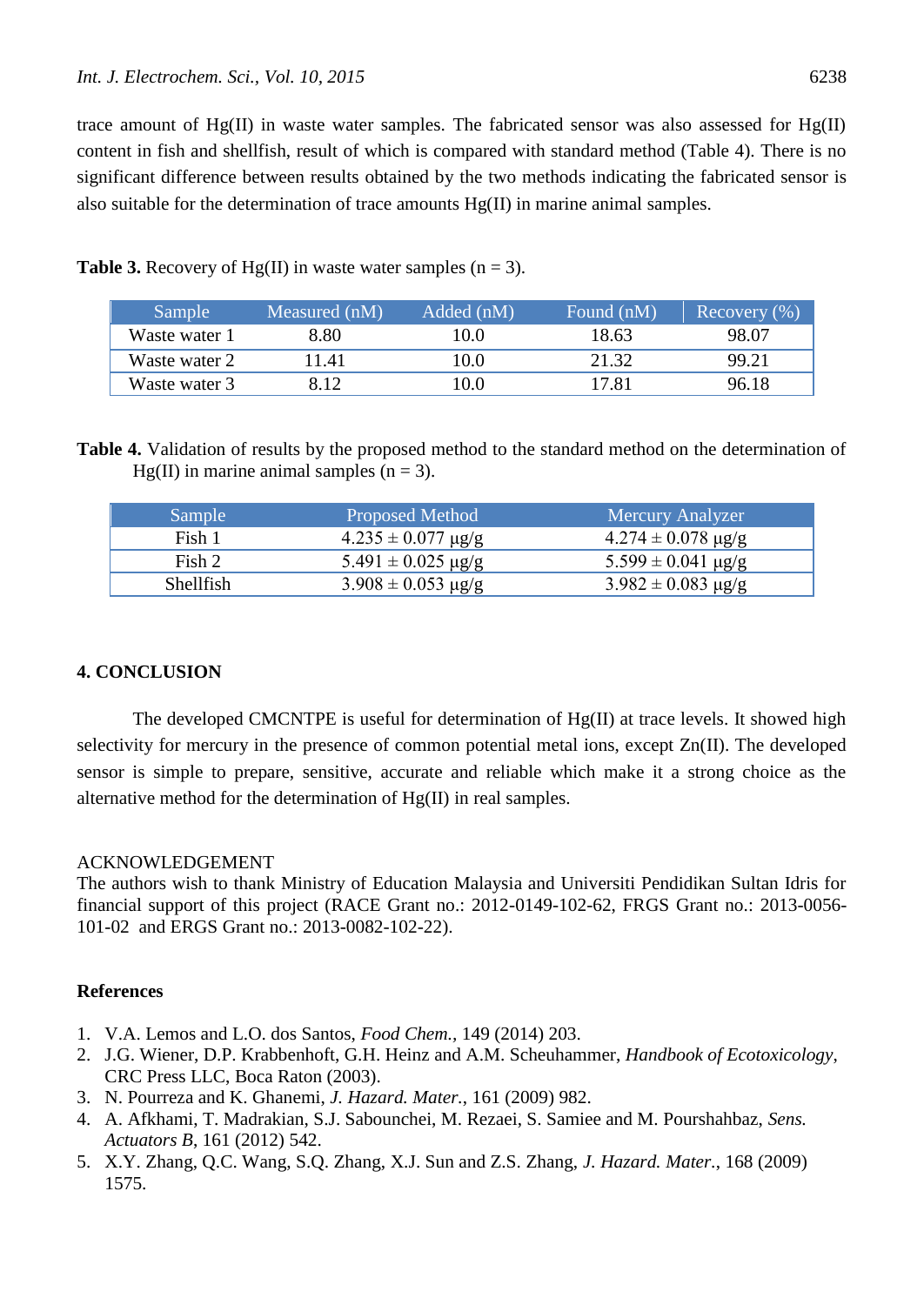- 6. T.W. Clarkson, L. Magos and G.J. Myers, *N. Engl. J. Med.*, 349 (2003) 1731.
- 7. X.C. Fu, J. Wu, L. Nie, C.G. Xie, J.H. Liu and X.J. Huang, *Anal. Chim. Acta*, 720 (2012) 29.
- 8. E. Kenduzler, M. Ates, Z. Arslan, M. McHenry and P.B. Tchounwou, *Talanta*, 93 (2012) 404.
- 9. N. Bansal, J. Vaughan, A. Boullemant and T. Leong, *Microchem. J.*, 113 (2014) 36.
- 10. A. Londonio, F. Fujiwara, R.J. Rebagliati, D. Gómez and P. Smichowski, *Microchem. J.*, 105 (2012) 77.
- 11. J.J.B. Nevado, R.C.R. Marti-Domeadios, F.J.G. Bernado and M.J. Moreno, *J. Chromatogr. A*, 1093 (2005) 21.
- 12. W. Zhang, Z. Su, X. Chu and X. Yang, *Talanta*, 80 (2010) 2106.
- 13. A. K. Jain, V K Gupta and L P Singh, *Indian J. Chem. Tech*., 2 (1995)189.
- 14. V. K. Gupta, S. Chandra, S. Agarwal, *Indian J. Chem*., 42A (2003) 813.
- 15. V. K. Gupta, B. Sethi, R.A. Sharma, S. Agarwal, A.Bharti, *J. Molecular Liquids*, 177 (2013)114.
- 16. V. K. Gupta, S. Chandra, H. Lang, *Talanta*, 66 (2005) 575.
- 17. V. K. Gupta, A.K. Singh, M. Al Khayat, Barkha Gupta, *Anal. Chim. Acta*, 590 (2007) 81.
- 18. V. K. Gupta, S. Jain, U. Khurana, *Electroanalysis*, 9 (1997) 478.
- 19. S. Yuan, D. Peng, D. Song and J. Gong, *Sens. Actuators B*, 181 (2013) 432.
- 20. R.G. Kempegowda and P. Malingappa, *Electrochem. Commun.*, 25 (2012) 83.
- 21. B.C. Janegitz, L.C.S. Figueiredo-Filho, L.H. Marcolino-Junior, S.P.N. Souza, E.R. Pereira-Filho and O. Fatibello-Filho, *J. Electroanal. Chem.*, 660 (2011) 209.
- 22. F.W. Campbell and R.G. Compton, *Anal. Bioanal. Chem.*, 396 (2010) 241.
- 23. H. Devnani and S.P. Satsangee, *Environ. Monit. Assess.*, 185 (2013) 9333.
- 24. A.K. Wanekaya, *Analyst*, 136 (2011) 4383.
- 25. P. Yanez-Sedeno, J.M. Pingarron, J. Riu and F.X. Rius, *TrAC-Trends Anal. Chem.*, 29 (2010) 939.
- 26. C. Gao, Z. Guo, J.H. Liu and X.J. Huang, *Nanoscale*, 4 (2012) 1948.
- 27. D. Martín-Yerga, M.B. González-García and A. Costa-García, *Talanta*, 116 (2013) 1091.
- 28. A. Afkhami, H. Ghaedi, T. Madrakian and M. Rezaeivala, *Electrochim. Acta*, 89 (2013) 377.
- 29. B.C. Janegitz, L.H. Marcolino-Junior, S.P. Campana-Filho, R.C. Faria and O. Fatibello-Filho, *Sens. Actuators B*, 142 (2009) 260.
- 30. S. Shahrokhian, Z. Kamalzadeh, A. Bezaatpour and D.M. Boghaei, *Sens. Actuators B*, 133 (2008) 599.
- 31. I. Balan, I.G. David, V. David, A.I. Stoica, C. Mihailciuc, I. Stamatin and A.A. Ciucu, *J. Electroanal. Chem.*, 654 (2011) 8.
- 32. F. Li and X. Duan, *Struct. Bond.*, 119 (2006) 193.
- 33. P. Bai, G. Fan and F. Li, *Mater. Lett.*, 65 (2011) 2330.
- 34. C. Mousty, *Appl. Clay Sci.*, 27 (2004) 159.
- 35. S.N. Ahmad, N. Hashim, N.H. Yusri, I.M. Isa, A. Kamari, A. Mohamed and M.I.M. Damanhuri, *Nano Hybrids*, 7 (2014) 53.
- 36. J. Lu, X. He, X. Zeng, Q. Wan and Z. Zhang, *Talanta*, 59 (2003) 553.
- 37. L.H. Marcolino-Junior, B.C. Janegitz, B.C. Lourenção and O. Fatibello-Filho, *Anal. Lett.*, 40 (2007) 3119.
- 38. A. Afkhami, H. Bagheri, H. Khoshsafar, M. Saber-Tehrani, M. Tabatabaee and A. Shirzadmehr, *Anal. Chim. Acta*, 746 (2012) 98.
- 39. H.R. Rajabi, M. Roushani and M. Shamsipur, *J. Electroanal. Chem.*, 693 (2013) 16.
- 40. T. Hezard, K. Fajerwerg, D. Evrard, V. Collière, P. Behra and P. Gros, *J. Electroanal. Chem.*, 664 (2012) 46.
- 41. N. Daud, N.A. Yusof and S.M.M. Nor, *Int. J. Electrochem. Sci.*, 8 (2013) 10086.
- 42. T. Alizadeh, M.R. Ganjali and M. Zare, *Anal. Chim. Acta*, 689 (2011) 52.
- 43. F.C. Anson, *Anal. Chem.*, 38 (1966) 54.
- 44. A. Sanchez, S. Morante-Zarcero, D. Perez-Quintanilla, I. Sierra and I. del Hierro, *Sens. Actuators B*, 163 (2012) 38.